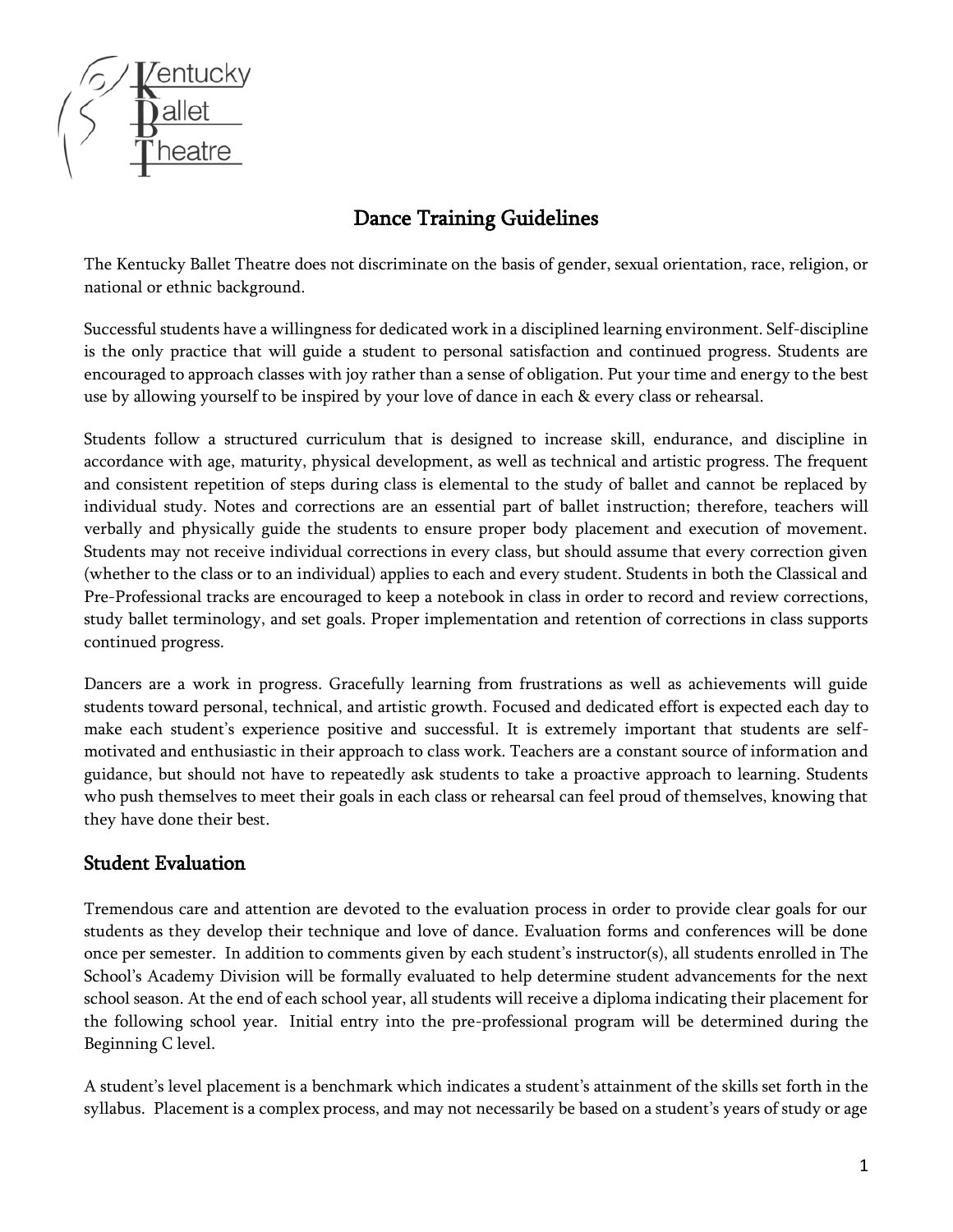(with the exception of the placement of new students in the Children's Division). Accordingly, we rely heavily on the expertise of our faculty and Academy Director to observe each student's understanding and application of class material, physical strength, and development, as well as intellectual and artistic maturity observed throughout the school season. Additionally, the level of technical achievement within the general student population can and does change, affecting overall placement standards throughout the levels of The School. In the Intermediate levels, students should generally expect to spend a minimum of one to two years at each level before being promoted to the next level.

It is important to note that advancement is a unique process for each individual student. Above all, students will be placed in a level that will allow for challenging study without putting at risk the physical health and emotional well-being of the child. Unlike academic programs, it is not uncommon for students to be asked to repeat a level of training, and this practice is in no way designed to be a punishment. It is of the utmost importance that students are not only able to execute class material safely in order to avoid injuries caused by improper technique, but also to excel in their mastery of the skills required at each level. It is with these criteria in mind that The Kentucky Ballet Theatre Academy supports each student's fulfillment of his or her potential as a dancer, while learning and growing as young artists.

### Class Placement

The School reserves the right to determine the class level for every student, regardless of prior training. Students are required to attend all assigned classes according to level and placement. Level placement is for the entire school year and can only be adjusted by the academy director.

- Returning students can register for the class level recommended in the evaluation process at the end of the prior school year.
- Class selection for new Children's Division students should be made according to the student's age as of the first day of classes of each academy year.
- New students in the Academy Division and the Pre-Professional Program will be evaluated by the Academy Director via a private placement class prior to enrollment.

Occasionally, changes in placement will be made when a new semester begins and The School reserves the right to make placement changes that it deems necessary for the safety and well-being of the student.

#### Training between Sessions

- The School offers bridge classes during extended breaks. These classes are open to students in any division for participation.
- Continuing your dancing training during the summer is essential for every dancer. The School offers summer dance programs and classes for all ages. Summer study is strongly suggested for any serious dance student with professional aspirations, to maintain the momentum that is essential for continued progress.